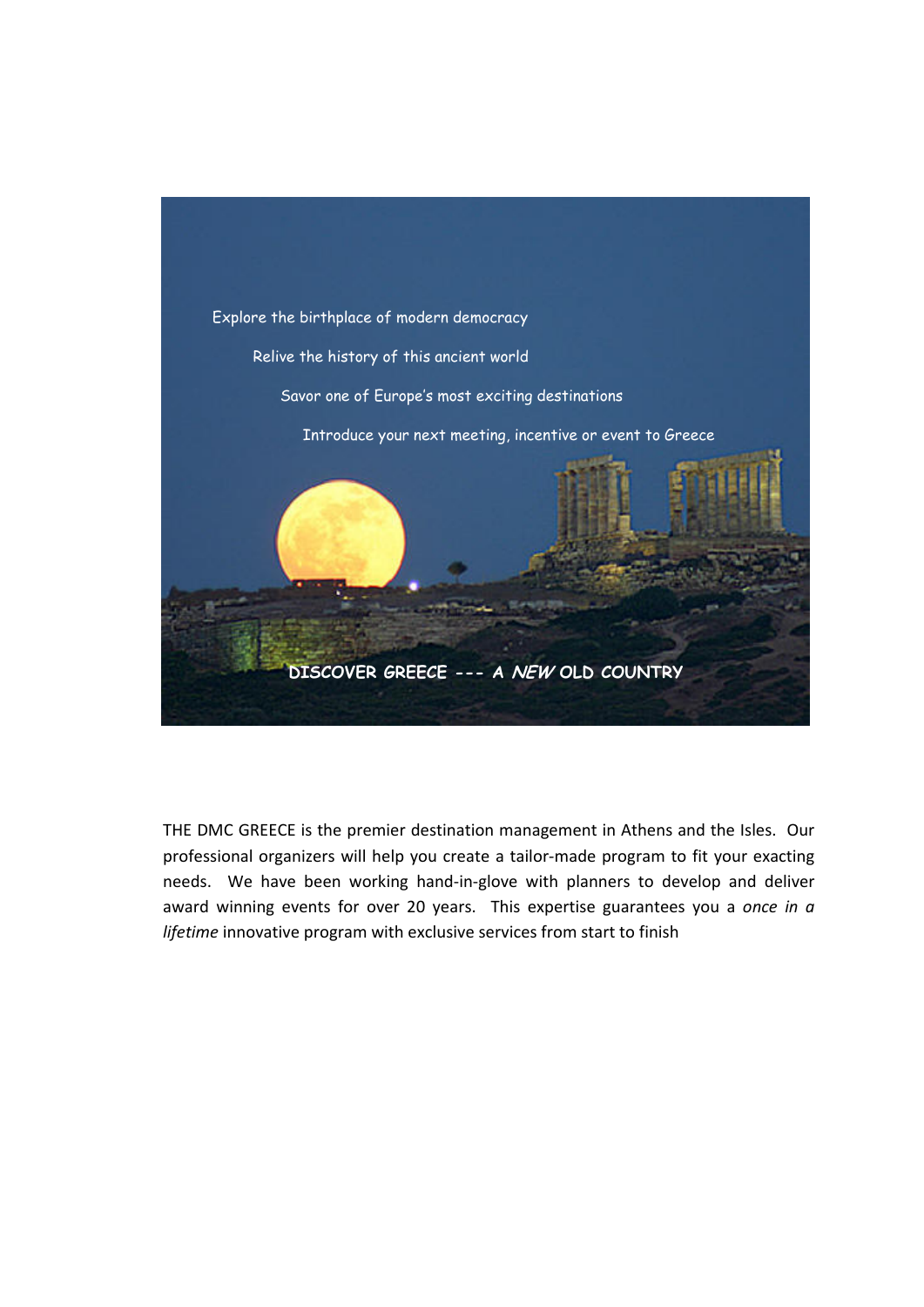## **DISCOVER VOULIAGMENI ‐‐‐ EUROPE'S NEW RIVIERA**

Athens and the surrounding area have many internationally recognized 4‐ and 5‐star hotels to fit every budget.







Hotel in VOULIAGMENI sits on the seashore just 30 minutes from Athens and THE MARGI from the airport. www.themargi.gr

This 5-star retreat offers all the amenities that you could ask for; business or pleasure plus exceptional sea views and terraced restaurants.

Our suggested 3‐night **Athens Riviera Program** for 30 persons includes:

Day 1

- Airport transfers from Athens International Airport with English speaking staff
- Welcome cocktail reception, themed dinner, and wine at the hotel

Day 2

- Full day City tour visiting Acropolis, the newly opened Acropolis Museum with lunch in Plaka followed by Walking tour in Plaka after Lunch www.newacropolismuseum.gr
- Afternoon and evening at leisure

Day 3





- Half day visiting Ancient Corinth and the Corinth Canal, or alternatively , and afternoon tour to Cape Sounion visiting the temple of Poseidon and enjoying the sunset
- Afternoon at leisure
- Gala taverna dinner with wine

Day 4

• Departure transfer to Athens International Airport with English Speaking Staff